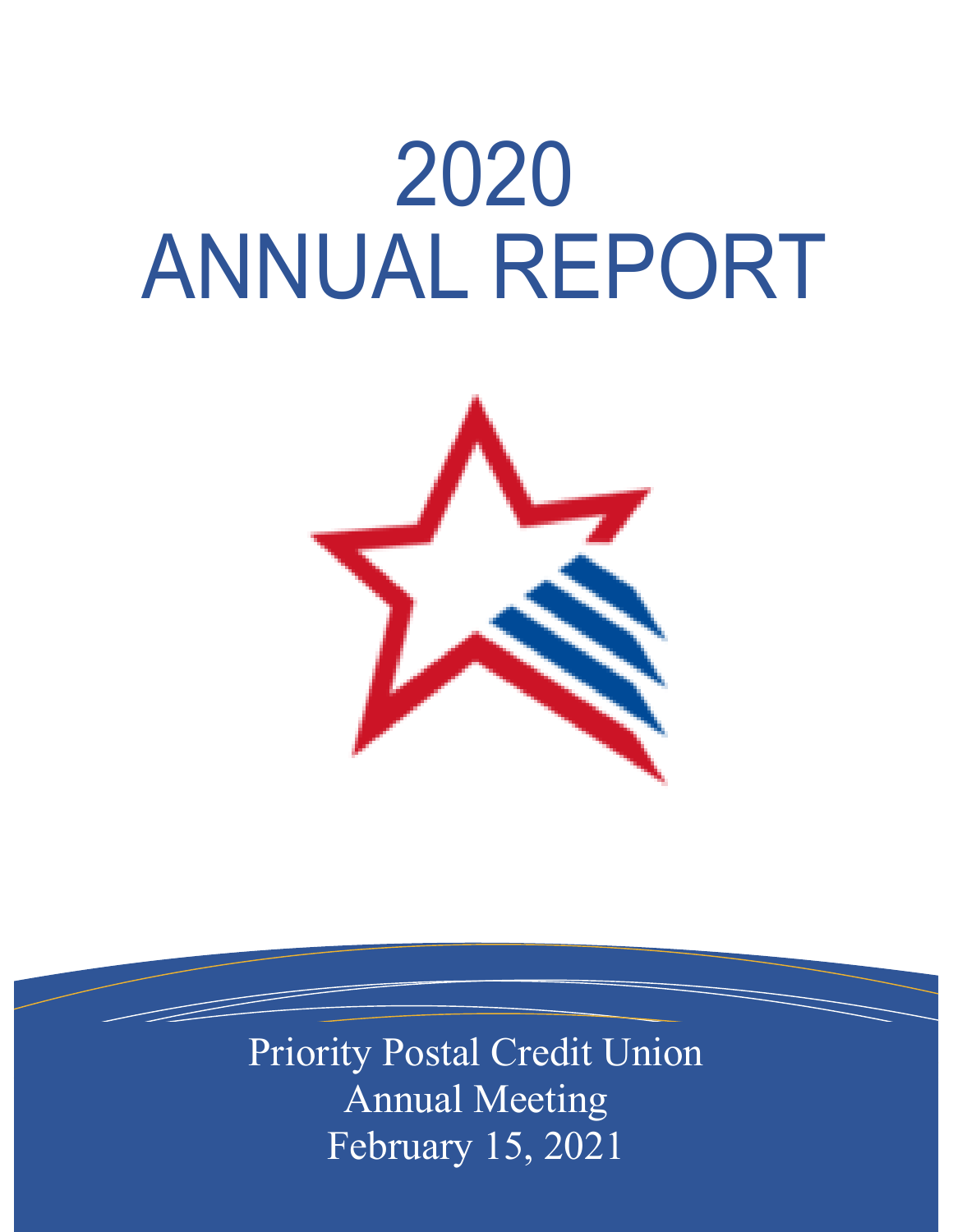# A MESSAGE FROM THE CEO

Good evening and welcome to the 54th Annual Meeting of Priority Postal Credit Union. I am delighted to be here with you tonight despite the pandemic. We were unsure if we were even going to be able to hold our meeting in person

When you joined our credit union with your initial deposit, you became one of the most important people in the credit union industry; a member-owner. That initial deposit was your share in, at the time Pasadena Postal Credit Union, and it empowered your voice in your financial institution. Credit Unions operate on a "one member, one vote" principle, so when you participate in the voting process, you're contributing to the growth and potential of your credit union.

Let me take a moment to draw a distinction between not-for-profit, member-owned, and other financial institutions. Consider that when most banks hold their annual meetings, the room is filled with shareholders who bought their stock in the corporation, sometimes for large sums of money, and expect exorbitant returns for their investment, which are derived from their accountholders. Those meetings are often filled with anonymous faces from around the country or even their world.

That's not the way credit unions do it. Here, you're surrounded by people like yourself who have an equal share of Priority Postal Credit Union. As a result, we can offer you lower rates on loans, higher rates on savings, and fewer fees – not to mention more personalized service. Across the country, credit unions provide more than \$12 billion in financial benefits to members annually. In short, credit unions put people over profits.

Let me tell you a little about the state of our industry. Texas has 446 credit unions with more than 9.1 million members and total assets of more than \$107 billion. These figures reflect a robust and healthy credit union system, of which Priority Postal Credit Union is a part.

Since our credit union's founders opened for business in April 1966, we've grown to 360 members, and our assets have grown \$3.3 million in assets. We are proud of how far we've come, and I know our many accomplishments would not have been possible without the ongoing energy, optimism, commitment and servant hearts of everyone involved in the operation of this credit union. Because of the work we've all done *together*, this credit union is thriving.

From a business perspective, our credit union continues its steady trajectory forward and upward, with our focus finely tuned to the things that really matter to our members. As such, we were able to bring the credit union mantra of "people helping people" to life in a number of ways that helped several of our members during this CoVid pandemic.

With the continued success of Priority Postal Credit Union, we're able to offer beneficial savings and wealth-building tools and other financial products and services that enhance your life, improve our delivery channels, and expand our postal community outreach. Therefore, this year we're implementing the following products and services to benefit you and your families:

- Credit Card Program
- Partnership with CU Home Mortgage
- Financial Counseling

As we move in to 2021, we promise that Priority Postal Credit Union will continue to grow responsibly while listening and responding to your needs. Our member-owners are integral to our credit union family, and we are sincerely grateful that you've chosen Priority Postal Credit Union as your financial partner. We wish you a healthy and prosperous 2021.

Jennifer Key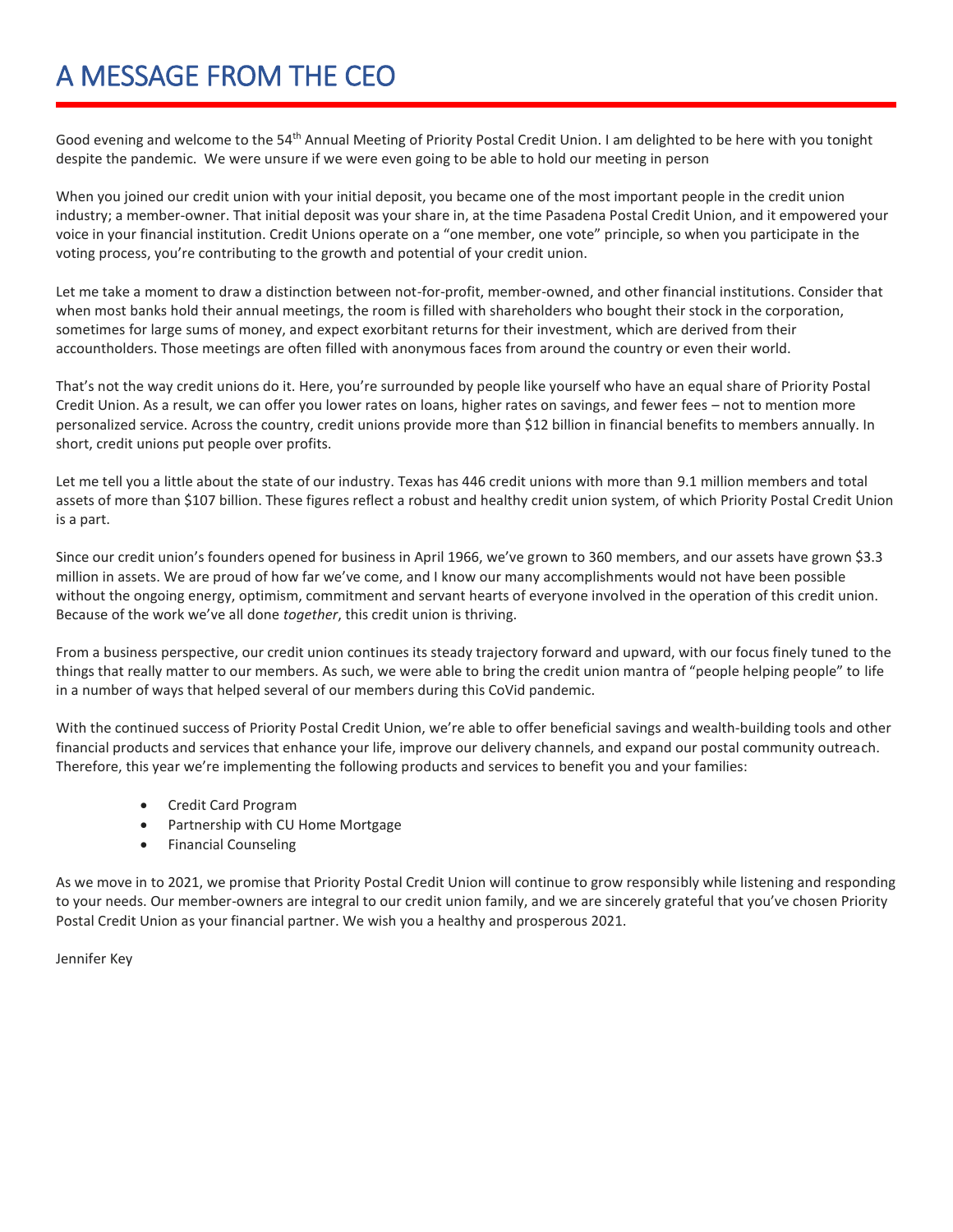## A MESSAGE FROM THE BOARD

Welcome to our 2021 annual meeting and we thank all of you for being with us this evening.

2020 definitely had its challenges for the credit union. Staff changes, audits and examinations, delinquency, charge-offs and finally, CoVid 19. Jennifer and Ruby have done a phenomenal job of navigating these rough waters to keep Priority Postal Credit Union in compliance and heading in the right direction.

As you might have noticed already, we ended 2020 with quite a loss. This is a first for us and extremely hard to swallow. This loss opened our eyes to numerous accounting issues and unworked delinquency resulting in charged-off loans.

As a result of such a loss, the board and staff were forced to make changes to our lending policy. Credit checks, employment verification, stricter guidelines and limits are a few of those necessary changes.

It is our job, as your Board of Directors, to assist our staff in focusing on the safety and soundness of the credit union. You all trust us with your financial needs and we take that very seriously.

We have no doubts that 2021 will be successful as we continue to grow and provide new products and services.

Thank you for your loyalty to Priority Postal Credit Union.

### BOARD OF DIRECTORS and STAFF

Wallace Taylor, Chairman – 2021 **Valuation Contract Contract Contract Contract Contract Contract Contract Contract Contract Contract Contract Contract Contract Contract Contract Contract Contract Contract Contract Contract** Kay Wester, Secretary – 2022 Kay Collins, Director – 2022 Kedrick Young, Director – 2021

Ronald Wester, Treasurer – 2021 **Ruby Diaz, Member Solutions Officer** Ruby Diaz, Member Solutions Officer

#### FIELD OF MEMBERSHIP

- Channelview Pasadena Main Deer Park Pearland - East La Porte **Seabrook** Pasadena – DLA South Houston
- Galena Park Pearland West

## CURRENT PROMOTIONS

Refer a co-worker or family member to be Purchase or refinance your auto with PPCU and be through  $3/31/21$ . Four (4) winners will be drawn drawn drawn on  $4/1/21$ . on 4/1/21. You could be one of them!

entered into a drawing for **\$50!** entered to win a **\$250 Vic & Anthony's** gift certificate! Entries for this drawing will be accepted **Promotion runs through 3/31/21.** One winner will be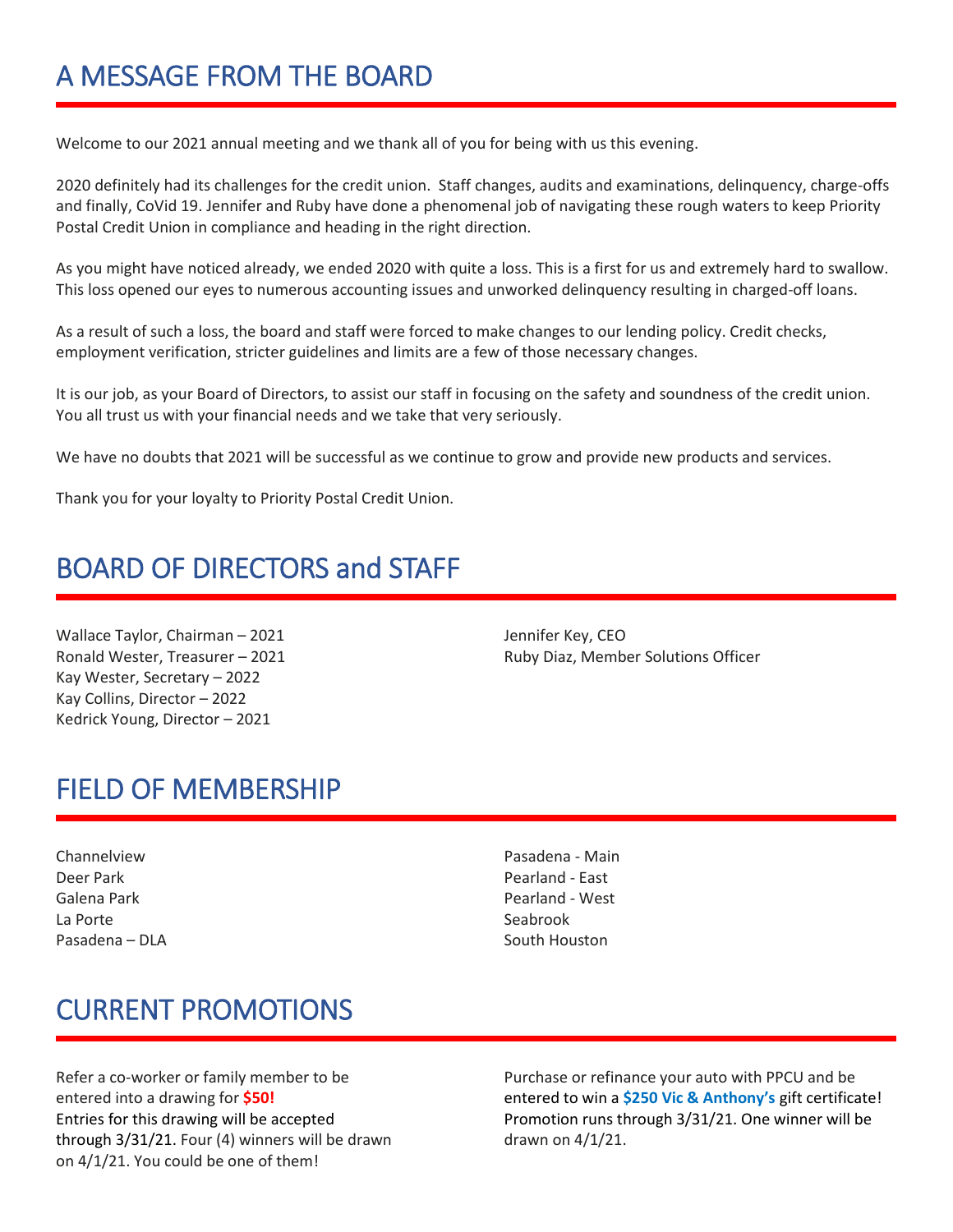## 2020 ANNUAL MEETING NOTES

#### February 10, 2020

Chairman Wally Taylor called the meeting to order at 7:20 pm at the Battleground Golf Course event room. There was a quorum present of 35 members in attendance. The minutes from the previous annual meeting, held on February 11, 2019, were distributed with the annual reports. Kay Wester read the minutes and a motion was made to approve the minutes. The motion was seconded, and the motion carried.

Chairman Wally Taylor introduced Jennifer Key as the new CEO and stated that she would be replacing A'letha Peacock as of February 20, 2020. He then introduced Mayra Medrano as the office assistant and Kedrick Young as the newest board member.

The credit union financials were read and discussed by A'Letha Peacock. She stated that the assets were 3.3 million. She also stated that the credit union is in very sound shape and we have 508 members.

Members from Audit Committee and the ALCO gave their reports for 2020.

Chairman Wally Taylor opened the floor for questions. Glenda Cox asked for clarification on whether the credit union is open for business on Mondays. Wally answered that the credit union is not open on Mondays to the members but the staff is in the office using the uninterrupted time to "catch up".

Dahlia Guajardo asked if someone could be at the credit union during lunch hours in case a member needs something. Wally assured the members that the office staff would not take lunch at the same time.

#### **Old Business** – none

#### **New Business** – Election of the Board of Directors

Chairman of the Nominating Committee, Bridget Holcomb, introduced incumbents who were seeking re-election: Kay Collins and Kay Wester.

There were no nominations from the floor. Ballots were not distributed. Motion was made and seconded to close the nomination process. Motion carried.

Jennifer Key and Mayra Medrano distributed door prizes. A total of \$3,000 was issued in cash and prizes.

Motion was made and seconded to adjourn the meeting. Motion carried. The meeting adjourned at 7:55 pm.